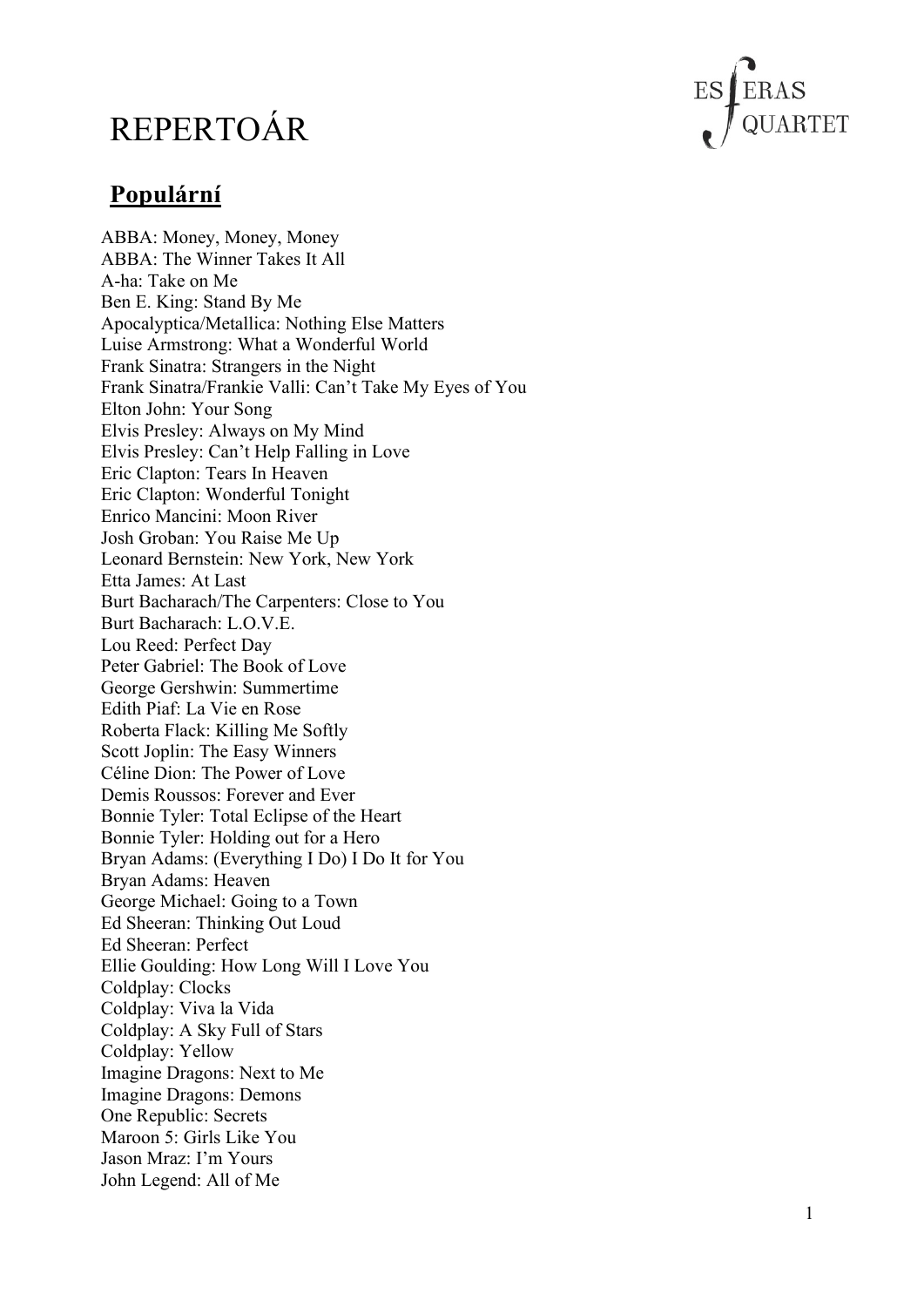

Beyoncé: Halo Sam Smith: Stay with Me David Guetta: Without You Bruno Mars: Marry You Sia: Chandelier Alicia Keys: If I Ain't Got You 2Pac: Changes Earth, Wind&Fire: September Jack Johnson: Better Together Rednex: Cotton-Eye Joe Robbie Williams: Angels Sting: Fields of Gold The Verve: Bittersweet Symphony The Beatles: All You Need Is Love The Beatles: Hey Jude The Beatles: Penny Lane The Beatles: Ticket to Ride The Beatles: Yesterday The Beatles: Here Comes the Sun The Beatles: In My Life John Lennon: Imagine Cole Porter: Let's Do It Ronan Keating: When You Say Nothing At All Miley Cyrus: Wrecking Ball Lindsey Stirling: Something Wild Sébastien Tellier: La Ritournelle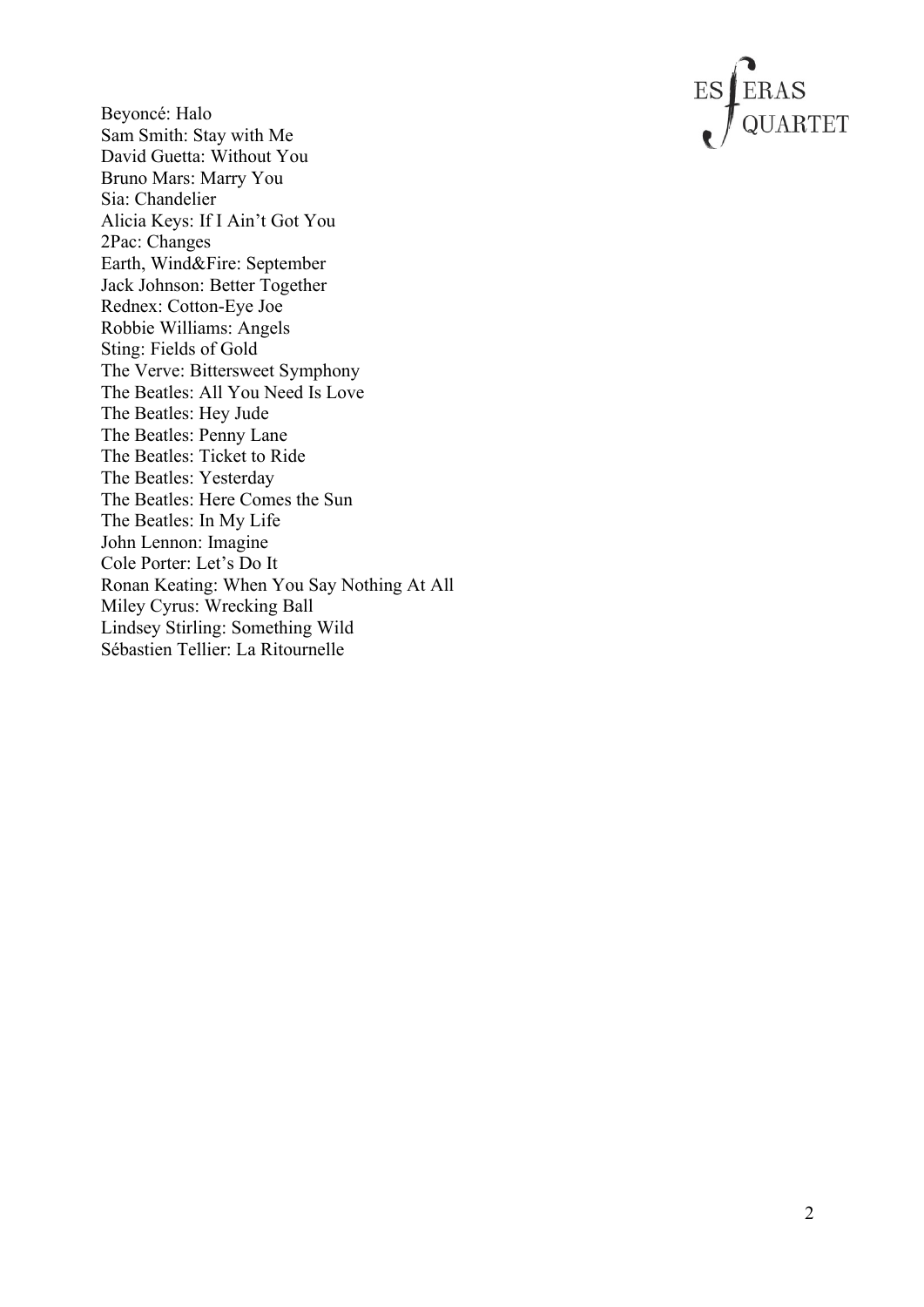

#### **Rockové**

Guns&Roses: Sweet Child of Mine Guns&Roses: November Rain U2: With Or Without You U2: All I Want Is You The Police: Every Breath You Take Green Day: Wake Me Up When September Ends Manic Street Preachers: A Desing for Life AC/DC: You Shook Me All Night Long AC/DC: Highway to Hell Europe: The Final Countdown The Killers: Mr. Brightside Led Zeppelin: Kashmir Queen: Bohemian Rhapsody Queen: We Are the Champions Queen: Love of My Life David Bowie: Life on Mars Scorpions: You and I Scorpions: The Best Is Yet to Come 4 Non Blondes: What's Up Deep Purple: Smoke on the Water Goo Goo Dolls: Iris Rammstein: Ohne Dich New Order: True Faith New Order: Regret Joy Division: Love Will Tear Us Apart INXS: Never Tear Us Apart Snow Patrol: Chasing Cars Pixies: Here Comes Your Man Oasis: Wonderwall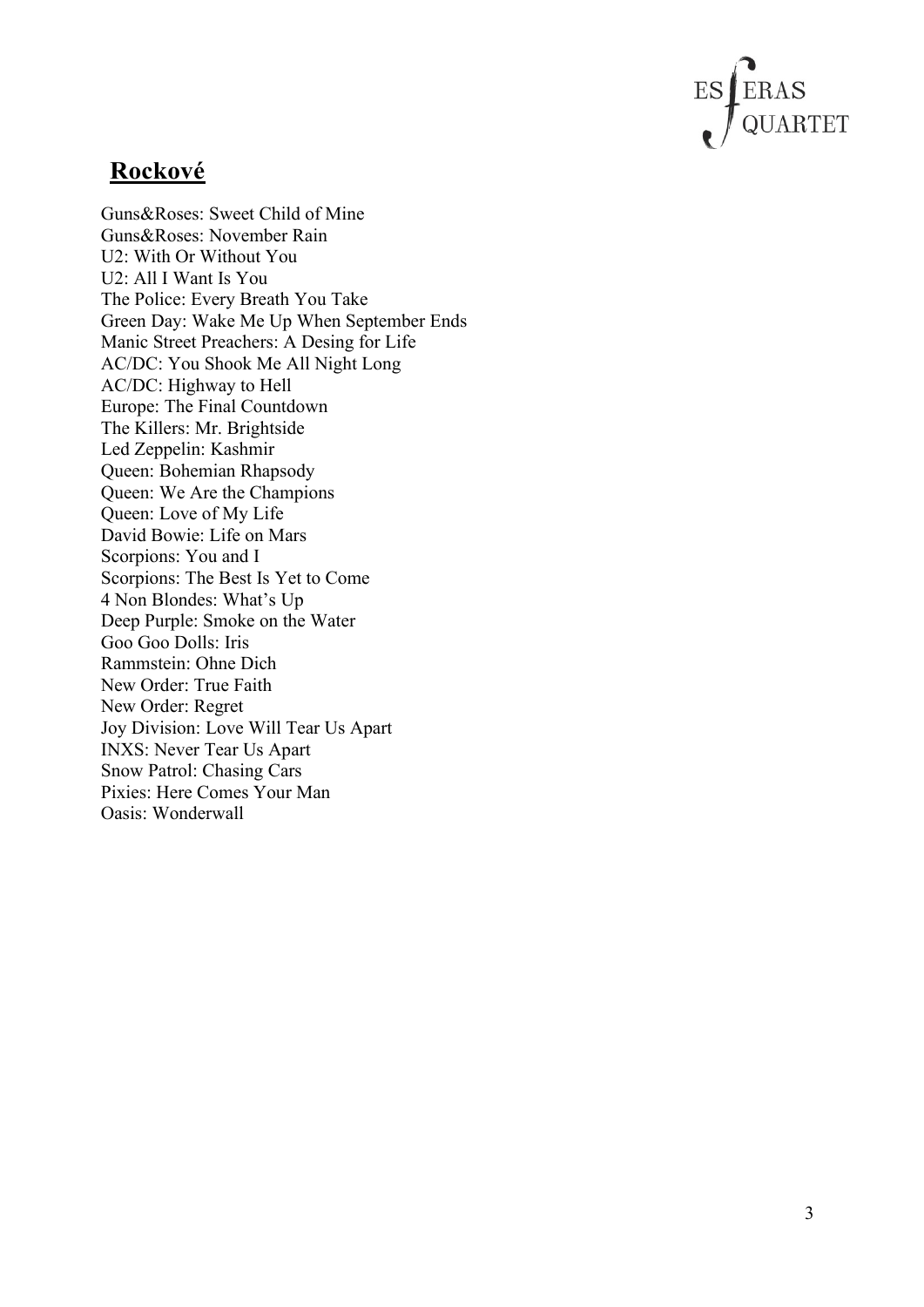

#### **Filmové**

Alan Silvestri: Feather Theme (Forrest Gump) Ennio Morricone: Tenkrát na západě Christina Perri: A Thousand Years (The Twilight Saga) Yiruma: River Flows in You (The Twilight Saga) Carter Burwell/ Alexandra Patsavas: Turning Page (The Twilight Saga) Trevor Jones/ Randy Edelman: Poslední Mohykán (Main Title) Ramin Djawadi: Hra o trůny Leonard Cohen: Hallelujah (Shrek) The Rembrandts: I'll Be There for You (Friends) The Righteous Brothers: Unchained Melody (Duch) John Williams: Star Wars (Main Theme) John Williams: Across the Stars: Love Theme (Star Wars) John Williams: Cantina Bar Music (Star Wars) John Williams: Imperial March (Star Wars) Howard Shore: Concerning Hobbits (Pán prstenů) Survivor: Eye of the Tiger (Rocky) Hans Zimmer: Piráti z Karibiku John Powell: Romantic Flight (How to Train Your Dragon) Andrew Lloyd Weber: Memory (Cats) Ellie Goulding: Love Me Like You Do (Padesát odstínů šedi) Aerosmith: I Don't Wanna Miss a Thing (Armagedon) Donna Lewis/ Richard Marx: At the Beginning (Anastasia) Craig Armstrong: Portuguese Love Theme (Láska nebeská) Craig Armstrong: PM's Love Theme (Láska nebeská) Elton John: Can You Feel the Love Tonight (Lví král) Enrico Mancini/Nino Rota: Love Theme (Romeo and Juliet) Alan Silvestri: Back to the Future (Návrat do budoucnosti) Michel Magne: Angelika Nickolas Ashford/Valerie Simpson: Ain't No Mountain High Enough (Sestra v akci) Markéta Irglová: Falling Slowly (Once) Lele Marchitelli: Time (La Grande Bellezza) Nino Rota: Téma lásky (Kmotr) David Arnold: Stargate Michael Giacchino: Star Trek Michel Sardou/ Louane: Je Vole (La Famille Bélier) Hans Zimmer/ Lisa Gerrard: Now We Are Free (Gladiátor) Lana Del Rey: Young and Beautiful (Velký Gatsby) Nicola Piovani: Buon Giorno Principessa (Život je krásný) Loren Allred: Never Enough (Největší showman) Alan Menken: Tale as Old as Time (Kráska a zvíře) Jerry Bock: Sunrise, Sunset (Šumař na streše, Sex ve městě) Dario Marianelli: A Postcard to Henry Purcell (Pýcha a předsudek)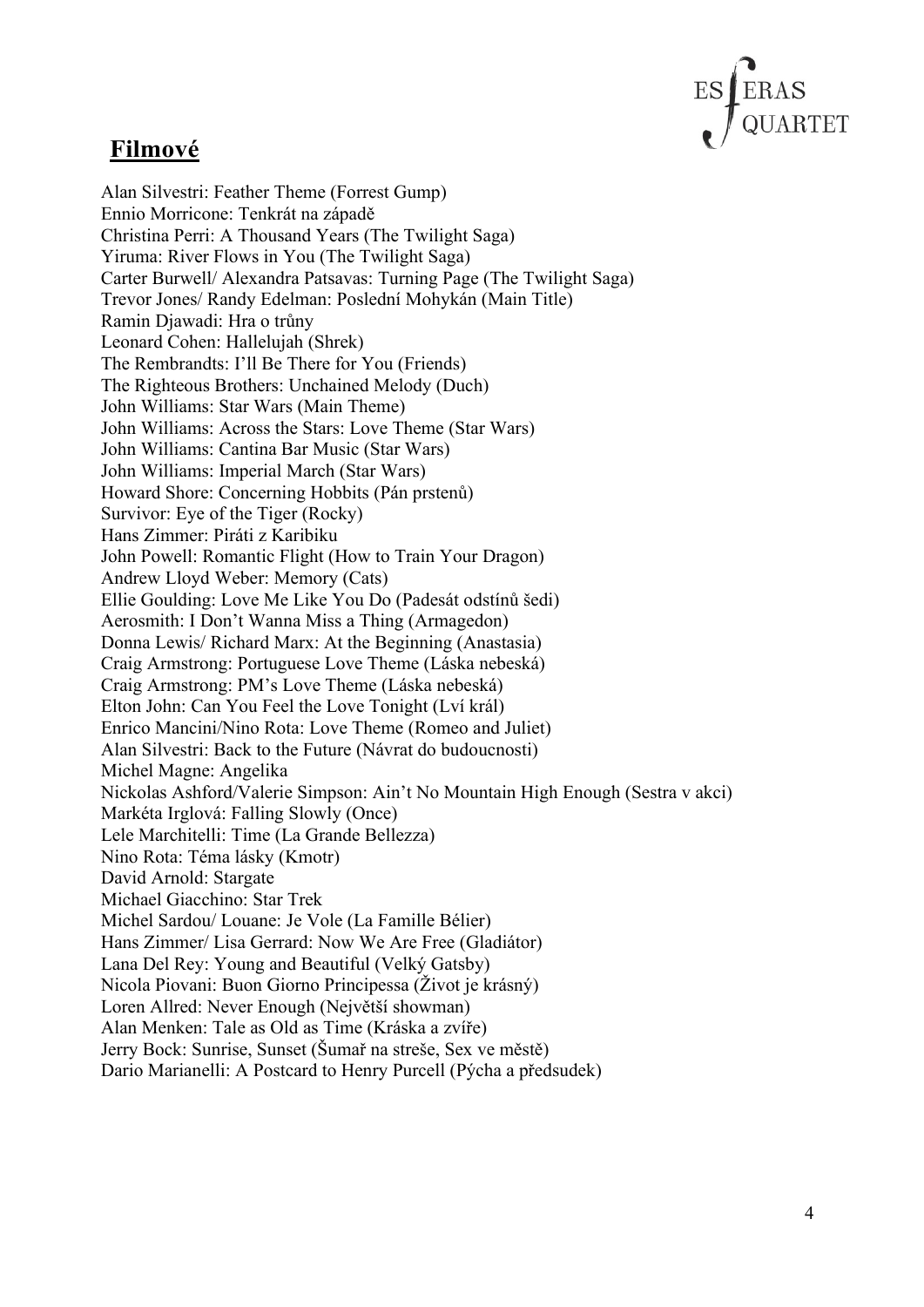## **České**



Petra Janů: Už nejsem volná Marie Rottrová a Pavel Bobek: S tím bláznem si nic nezačínej Karel Svoboda: Motiv Popelky (Tři oříšky pro Popelku) Karel Svoboda: Kdepak ty ptáčku hnízdo máš (Tři oříšky pro Popelku) Karel Svoboda: Jdi za štěstím (Jak se budí princezny) Karel Svoboda: Stín katedrál (Rebelové) Jaroslav Uhlíř: Nám se stalo něco překrásného (Lotrando a Zubejda) Petr Hapka: Motiv panny (Panna a netvor) Petr Hapka, Michal Horáček: Dívám se, dívám Miloš Krkoška: Jdu cestou necestou (Princezna ze mlejna) Jan Hammer ml: Znám jednu starou zahradu (Šíleně smutná princezna) Jan Hammer ml: Kujme pikle (Šíleně smutná princezna) Jan Hammer ml: Já už to vím (Šíleně smutná princezna) Jan Hammer ml: Miluju a maluju (Šíleně smutná princezna) Jan Hammer ml: Slza z tváře padá (Šíleně smutná princezna) Angelo Michajlov: Já ti prstýnek dám (Zlatovláska) Yvetta Simonová: Lásky mé Marsyas: Zmrzlinář